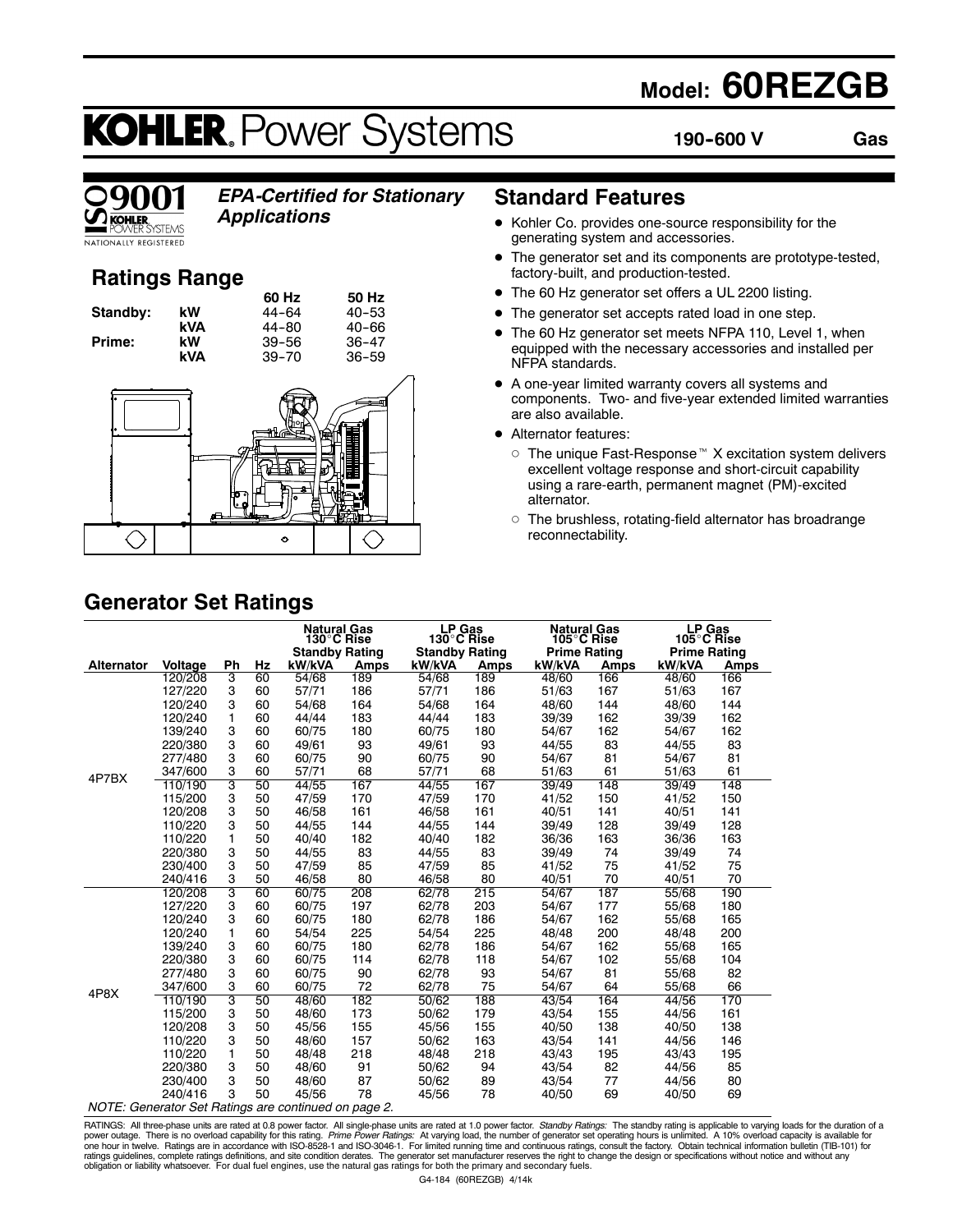|                   |         |    |    | <b>Natural Gas</b><br>130°C Rise |      | LP Gas<br>130°C Rise  |             | <b>Natural Gas</b><br>105°C Rise |      | <b>LP Gas</b><br>105°C Rise |      |
|-------------------|---------|----|----|----------------------------------|------|-----------------------|-------------|----------------------------------|------|-----------------------------|------|
|                   |         |    |    | <b>Standby Rating</b>            |      | <b>Standby Rating</b> |             | <b>Prime Rating</b>              |      | <b>Prime Rating</b>         |      |
| <b>Alternator</b> | Voltage | Ph | Hz | kW/kVA                           | Amps | kW/kVA                | <b>Amps</b> | kW/kVA                           | Amps | kW/kVA                      | Amps |
|                   | 120/208 | 3  | 60 | 60/75                            | 208  | 63/79                 | 219         | 54/67                            | 187  | 56/70                       | 194  |
|                   | 127/220 | 3  | 60 | 60/75                            | 197  | 64/80                 | 210         | 54/67                            | 177  | 56/70                       | 183  |
|                   | 120/240 | 3  | 60 | 60/75                            | 180  | 63/79                 | 189         | 54/67                            | 162  | 56/70                       | 168  |
|                   | 120/240 |    | 60 | 59/59                            | 246  | 61/61                 | 254         | 52/52                            | 216  | 52/52                       | 216  |
|                   | 139/240 | 3  | 60 | 60/75                            | 180  | 64/80                 | 192         | 54/67                            | 162  | 56/70                       | 168  |
|                   | 220/380 | 3  | 60 | 60/75                            | 114  | 63/79                 | 120         | 54/67                            | 102  | 56/70                       | 106  |
|                   | 277/480 | 3  | 60 | 60/75                            | 90   | 64/80                 | 96          | 54/67                            | 81   | 56/70                       | 84   |
|                   | 347/600 | 3  | 60 | 60/75                            | 72   | 64/80                 | 77          | 54/67                            | 64   | 56/70                       | 67   |
| 4P10X             | 110/190 | 3  | 50 | 48/60                            | 182  | 53/66                 | 200         | 43/54                            | 164  | 47/59                       | 179  |
|                   | 115/200 | 3  | 50 | 48/60                            | 176  | 53/66                 | 191         | 43/54                            | 155  | 47/59                       | 170  |
|                   | 120/208 | 3  | 50 | 48/60                            | 169  | 53/66                 | 183         | 43/54                            | 149  | 47/59                       | 163  |
|                   | 110/220 | 3  | 50 | 48/60                            | 157  | 53/66                 | 173         | 43/54                            | 141  | 47/59                       | 154  |
|                   | 110/220 | 1  | 50 | 50/50                            | 227  | 52/52                 | 236         | 45/45                            | 204  | 46/46                       | 209  |
|                   | 220/380 | 3  | 50 | 48/60                            | 91   | 53/66                 | 100         | 43/54                            | 82   | 47/59                       | 89   |
|                   | 230/400 | 3  | 50 | 48/60                            | 87   | 53/66                 | 95          | 43/54                            | 77   | 47/59                       | 85   |
|                   | 240/416 | 3  | 50 | 48/60                            | 85   | 53/66                 | 92          | 43/54                            | 74   | 47/59                       | 81   |
|                   | 120/240 |    | 60 | 60/60                            | 250  | 60/60                 | 250         | 54/54                            | 225  | 54/54                       | 225  |
| 4Q10X             | 110/220 |    | 50 | 53/53                            | 241  | 53/53                 | 241         | 47/47                            | 213  | 47/47                       | 213  |

| <b>Alternator</b>            |
|------------------------------|
| Kohler                       |
| 4-Pole, Rotating-Field       |
| Brushless, Rare-Earth        |
| Permanent Magnet             |
|                              |
| 12, Reconnectable            |
| 4, 110-120/220-240           |
| Solid State, Volts/Hz        |
| <b>NEMA MG1</b>              |
| Class H                      |
| 130°C, Standby               |
| 1, Sealed                    |
| <b>Flexible Disc</b>         |
| Full                         |
| <b>Controller Dependent</b>  |
| 100% of Rating               |
| 100% of Rated Standby        |
| Current                      |
| (35% dip for voltages below) |
| 180 (60 Hz), 136 (50 Hz)     |
| 261 (60 Hz), 218 (50 Hz)     |
| 275 (60 Hz), 220 (50 Hz)     |
| 144 (60 Hz), 132 (50 Hz)     |
|                              |

**Engine**

- $\bullet$  The unique Fast-Response<sup> $M$ </sup> X excitation system delivers excellent voltage response and short-circuit capability using a rare-earth, permanent magnet (PM)-excited alternator.
- $\bullet$  The brushless, rotating-field alternator has broadrange reconnectability.
- $\bullet$  NEMA MG1, IEEE, and ANSI standards compliance for temperature rise and motor starting.
- Sustained short-circuit current of up to 300% of the rated current for up to 10 seconds.
- Sustained short-circuit current enabling downstream circuit breakers to trip without collapsing the alternator field.
- Self-ventilated and dripproof construction.

### **Application Data**

### **Exhaust**

| <b>Engine Specifications</b>               | 60 Hz                                    | 50 Hz     | <b>Exhaust System</b>                                | 60 Hz       | 50 Hz      |
|--------------------------------------------|------------------------------------------|-----------|------------------------------------------------------|-------------|------------|
| Manufacturer                               | <b>General Motors</b>                    |           | Exhaust manifold type                                | Dry         |            |
| Engine: model, type                        | <b>Industrial Powertrain</b>             |           | Exhaust flow at rated kW, m <sup>3</sup> /min. (cfm) | 16.4 (580)  | 13.6 (480) |
|                                            | Vortec 5.7 L, 4-Cycle                    |           | Exhaust temperature at rated kW, dry                 |             |            |
|                                            | <b>Natural Aspiration</b>                |           | exhaust, $^{\circ}$ C ( $^{\circ}$ F)                | 649 (1200)  |            |
| Cylinder arrangement                       | $V-8$                                    |           | Maximum allowable back pressure,                     |             |            |
| Displacement, L (cu. in.)                  | 5.7 (350)                                |           | kPa (in. Hg)                                         | 10.2(3.0)   |            |
| Bore and stroke, mm (in.)                  | $101.6 \times 88.4$ (4.00 $\times$ 3.48) |           | Exhaust outlet size at engine hookup,                |             |            |
| Compression ratio<br>9.1:1                 |                                          |           | $mm$ (in.)                                           | 76 (3.0) OD |            |
| Piston speed, m/min. (ft./min.)            | 318 (1044)                               | 265 (870) |                                                      |             |            |
| Main bearings: quantity, type              | 5, M400 Copper Lead                      |           | <b>Engine Electrical</b>                             |             |            |
| Rated rpm                                  | 1800                                     | 1500      | <b>Engine Electrical System</b>                      | 60 Hz       | 50 Hz      |
| Max. power at rated rpm, kW (HP)           | 78.3 (105)<br>65.6 (88)                  |           |                                                      |             |            |
| Cylinder head material                     | Cast Iron                                |           | Ignition system                                      | Electronic  |            |
| Piston type and material                   | High Silicon Aluminum                    |           | Battery charging alternator:                         |             |            |
| Crankshaft material                        | Nodular Iron                             |           | Ground (negative/positive)                           | Negative    |            |
| Valve (exhaust) material                   | <b>Forged Steel</b>                      |           | Volts (DC)                                           | 12          |            |
| Governor type                              | Electronic                               |           | Ampere rating                                        | 70          |            |
| Frequency regulation, no-load to full-load | <b>Isochronous</b>                       |           | Starter motor rated voltage (DC)                     | 12          |            |
| Frequency regulation, steady state         | ±0.5%                                    |           | Battery, recommended cold cranking                   |             |            |
| Frequency                                  | Fixed                                    |           | amps (CCA):                                          |             |            |
| Air cleaner type, all models               | Dry                                      |           | Qty., rating for $-18^{\circ}$ C (0°F)               | 1,630       |            |
|                                            |                                          |           | Battery voltage (DC)                                 | 12          |            |

G4-184 (60REZGB) 4/14k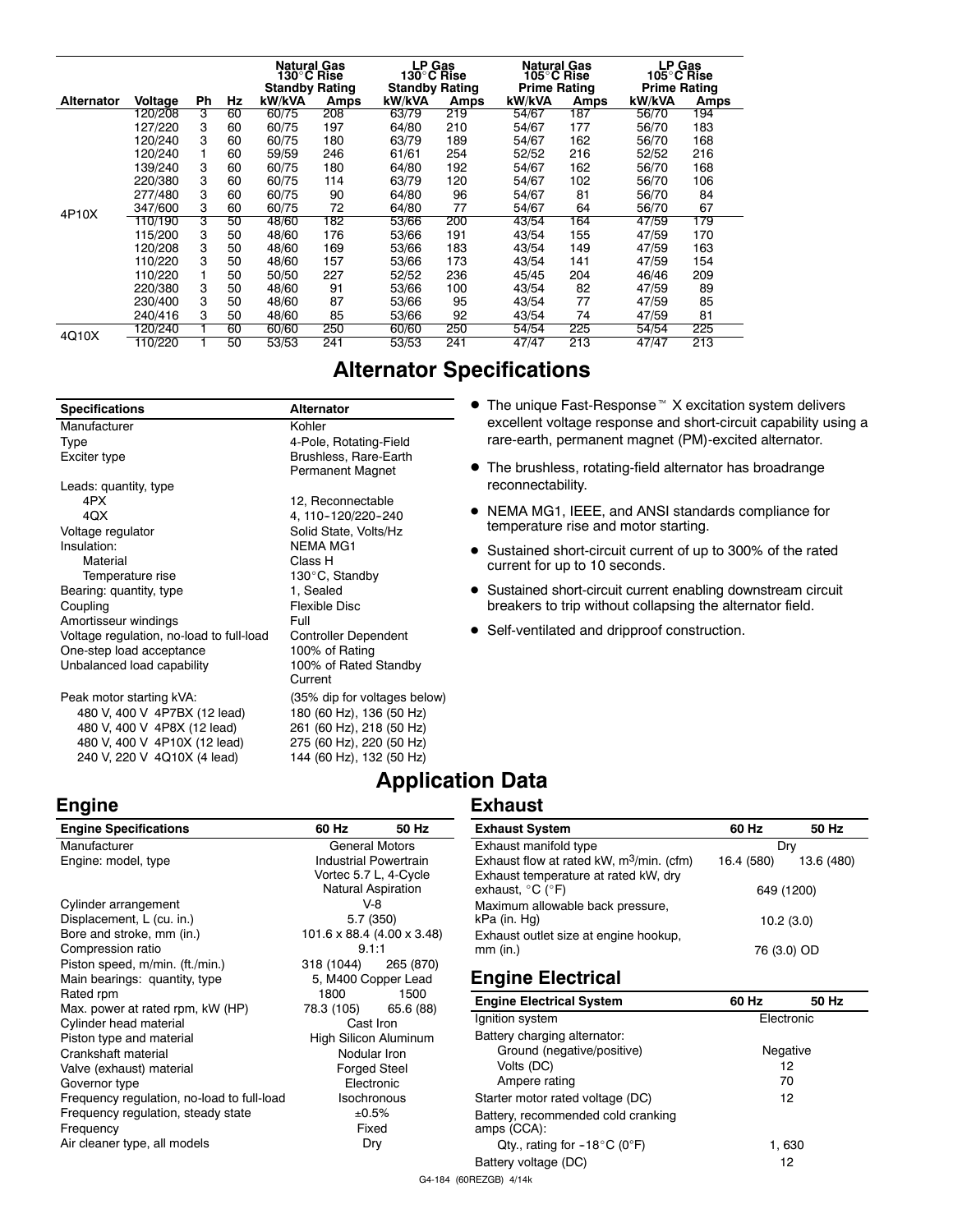### **Application Data**

### **Fuel**

| <b>Fuel System</b>                               | 60 Hz            | 50 Hz                   |  |
|--------------------------------------------------|------------------|-------------------------|--|
| Fuel type                                        |                  | Natural Gas, LP Gas, or |  |
|                                                  |                  | Dual Fuel               |  |
| Fuel supply line inlet                           |                  | 1 NPTF                  |  |
| Natural gas fuel supply pressure, kPa            |                  |                         |  |
| (in. H <sub>2</sub> O)                           |                  | 1.74-2.74 (7-11)        |  |
| LPG vapor withdrawal fuel supply                 |                  |                         |  |
| pressure, kPa (in. H <sub>2</sub> O)             | 1.24–2.74 (5-11) |                         |  |
| Dual fuel engine, LPG vapor withdrawal           |                  |                         |  |
| fuel supply pressure, kPa (in. H <sub>2</sub> O) | 1.24(5)          |                         |  |
| <b>Fuel Composition Limits *</b>                 | Nat. Gas         | LP Gas                  |  |
| Methane, % by volume                             | 90 min.          |                         |  |
| Ethane, % by volume                              | 4.0 max.         |                         |  |
| Propane, % by volume                             | 1.0 max.         | 85 min.                 |  |
| Propene, % by volume                             | $0.1$ max.       | 5.0 max.                |  |
| $C_4$ and higher, % by volume                    | 0.3 max.         | 2.5 max.                |  |
| Sulfur, ppm mass                                 | 25 max.          |                         |  |
| Lower heating value,                             |                  |                         |  |
| $MJ/m3$ (Btu/ft <sup>3</sup> ), min.             | 33.2 (890)       | 84.2 (2260)             |  |

\* Fuels with other compositions may be acceptable. If your fuel is outside the listed specifications, contact your local distributor for further analysis and advice.

### **Lubrication**

| <b>Lubricating System</b>             | 60 Hz                | 50 Hz |  |  |
|---------------------------------------|----------------------|-------|--|--|
| Type                                  | <b>Full Pressure</b> |       |  |  |
| Oil pan capacity, L (gt.)             | 4.3(4.5)             |       |  |  |
| Oil pan capacity with filter, L (qt.) | 4.7(5.0)             |       |  |  |
| Oil filter: quantity, type            | 1, Cartridge         |       |  |  |

### **Cooling**

| <b>Radiator System</b>                                                                                | 60 Hz                 | 50 Hz                   |  |  |
|-------------------------------------------------------------------------------------------------------|-----------------------|-------------------------|--|--|
| Ambient temperature, °C (°F) *                                                                        | 50 (122)              |                         |  |  |
| Engine jacket water capacity, L (gal.)                                                                | 6.8(1.8)              |                         |  |  |
| Radiator system capacity, including                                                                   |                       |                         |  |  |
| engine, L (gal.)                                                                                      | 20.8(5.5)             |                         |  |  |
| Engine jacket water flow, Lpm (gpm)                                                                   | 117.3 (31) 98.4 (26)  |                         |  |  |
| Heat rejected to cooling water at rated                                                               |                       |                         |  |  |
| kW, dry exhaust, kW (Btu/min.)                                                                        |                       | 54.8 (3120) 45.7 (2600) |  |  |
| Water pump type                                                                                       | Centrifugal           |                         |  |  |
| Fan diameter, including blades, mm (in.)                                                              | 533 (21)              |                         |  |  |
| Fan, kWm (HP)                                                                                         | $4.5(6.0)$ $2.6(3.5)$ |                         |  |  |
| Max. restriction of cooling air, intake and<br>discharge side of radiator, kPa (in. H <sub>2</sub> O) |                       | 0.125(0.5)              |  |  |
|                                                                                                       |                       |                         |  |  |

Enclosure with enclosed silencer reduces ambient temperature capability by  $5^{\circ}$ C (9 $^{\circ}$ F).

### **Operation Requirements**

| <b>Air Requirements</b>                                                     | 60 Hz       | 50 Hz       |  |
|-----------------------------------------------------------------------------|-------------|-------------|--|
| Radiator-cooled cooling air,                                                |             |             |  |
| $m^3$ /min. (scfm) $\dagger$                                                | 170 (6000)  | 136 (4800)  |  |
| Combustion air, m <sup>3</sup> /min. (cfm)                                  | 5.2(185)    | 4.4(155)    |  |
| Heat rejected to ambient air:                                               |             |             |  |
| Engine, kW (Btu/min.)                                                       | 30.9 (1760) | 26.5 (1510) |  |
| Alternator, kW (Btu/min.)                                                   | 7.7(440)    | 6.9(390)    |  |
| $\dagger$ Air density = 1.20 kg/m <sup>3</sup> (0.075 lbm/ft <sup>3</sup> ) |             |             |  |

| Fuel Consumption $\ddagger$                      |                                                                |                        | 60 Hz      | 50 Hz       |  |
|--------------------------------------------------|----------------------------------------------------------------|------------------------|------------|-------------|--|
| Natural Gas, m <sup>3</sup> /hr. (cfh) at % load |                                                                | <b>Standby Ratings</b> |            |             |  |
| 100%                                             |                                                                |                        | 22.4 (790) | 18.1 (640)  |  |
| 75%                                              |                                                                |                        | 19.4 (685) | 15.6 (550)  |  |
| 50%                                              |                                                                |                        | 14.7 (520) | 11.8(415)   |  |
| 25%                                              |                                                                |                        | 9.9(350)   | 7.8 (275)   |  |
| LP Gas, $m^3/hr$ . (cfh) at % load               |                                                                | <b>Standby Ratings</b> |            |             |  |
| 100%                                             |                                                                |                        | 9.3(330)   | 7.9 (280)   |  |
| 75%                                              |                                                                |                        | 7.1 (250)  | $6.2$ (220) |  |
| 50%                                              |                                                                |                        | 5.4 (190)  | 4.7 (165)   |  |
| 25%                                              |                                                                |                        | 3.8(135)   | 3.1(110)    |  |
| Natural Gas, m <sup>3</sup> /hr. (cfh) at % load |                                                                | <b>Prime Ratings</b>   |            |             |  |
| 110%                                             |                                                                |                        | 22.4 (790) | 18.1 (638)  |  |
| 100%                                             |                                                                |                        | 21.5 (758) | 17.3 (612)  |  |
| 75%                                              |                                                                |                        | 18.1 (638) | 14.6 (513)  |  |
| 50%                                              |                                                                |                        | 13.7 (483) | 11.0 (387)  |  |
| 25%                                              |                                                                |                        | 9.5 (334)  | 7.4 (262)   |  |
| LP Gas, $m^3$ /hr. (cfh) at % load               |                                                                | Prime Ratings          |            |             |  |
| 110%                                             |                                                                |                        | 9.3 (328)  | 7.9 (279)   |  |
| 100%                                             |                                                                |                        | 8.3 (294)  | $7.2$ (253) |  |
| 75%                                              |                                                                |                        | 6.6 (231)  | 5.7 (203)   |  |
| 50%                                              |                                                                |                        | 5.1 (179)  | 4.4 (155)   |  |
| 25%                                              |                                                                |                        | 3.6(128)   | 2.9(103)    |  |
| * Nominal fuel rating:                           | Natural gas, 37 MJ/m <sup>3</sup> (1000 Btu/ft. <sup>3</sup> ) |                        |            |             |  |

LP vapor, 93 MJ/m<sup>3</sup> (2500 Btu/ft.<sup>3</sup>)

LP vapor conversion factors:

8.58 ft.<sup>3</sup> = 1 lb.  $0.535 \text{ m}^3 = 1 \text{ kg}.$ 36.39 ft.<sup>3</sup> = 1 gal.

### **Controllers**



### **Decision-Maker<sup>®</sup> 3000 Controller**

Provides advanced control, system monitoring, and system diagnostics for optimum performance and compatibility.

- $\bullet$  Digital display and menu control provide easy local data access
- $\bullet$  Measurements are selectable in metric or English units
- Remote communication thru a PC via network or serial configuration
- Controller supports Modbus<sup>®</sup> protocol
- $\bullet$  Integrated hybrid voltage regulator with  $\pm 0.5\%$  regulation
- $\bullet$  Built-in alternator thermal overload protection
- NFPA 110 Level 1 capability

Refer to G6-100 for additional controller features and accessories.



#### **Decision-Maker<sup>®</sup> 550 Controller**

Provides advanced control, system monitoring, and system diagnostics with remote monitoring capabilities.

- Digital display and keypad provide easy local data access
- $\bullet$  Measurements are selectable in metric or English units
- Remote communication thru a PC via network or
- modem configuration  $\bullet$  Controller supports Modbus<sup>®</sup> protocol
- $\bullet$  Integrated voltage regulator with  $\pm 0.25\%$  regulation
- $\bullet$  Built-in alternator thermal overload protection
- NFPA 110 Level 1 capability

Refer to G6-46 for additional controller features and accessories.